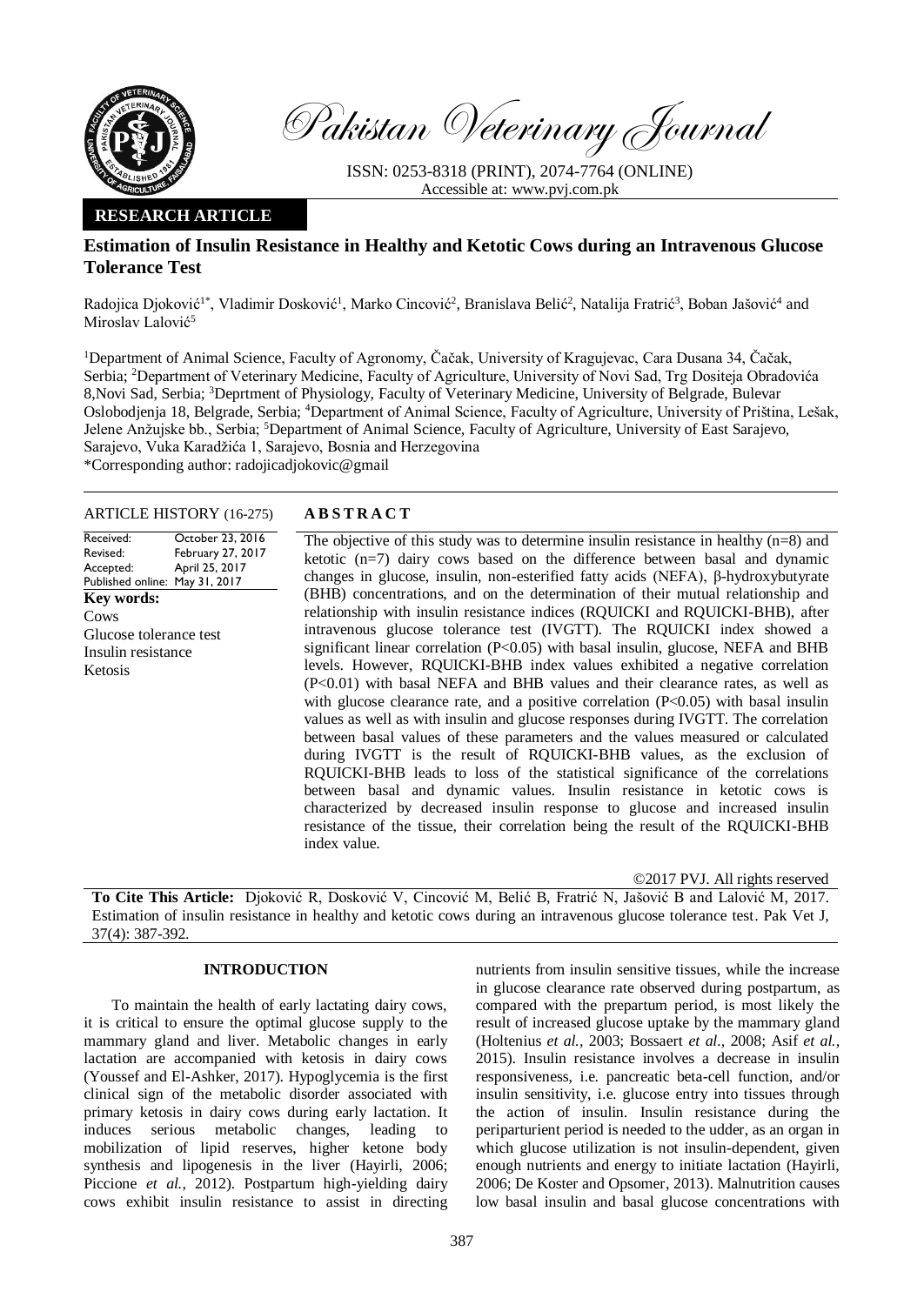An intravenous glucose tolerance test (IVGTT) is conducted to evaluate the insulin synthesis and secretion by the endocrine pancreas in ruminants (Djokovic *et al.,* 2009; De Koster *et al.*, 2017). Based on the higher glucose concentrations and lower clearance rates in early lactation, we conclude that insulin resistance exists during early lactation (Chalmeh *et al.*, 2015). Another way to test insulin resistance is to determine the RQUICKI and RQUICKI-BHB insulin resistance indices, which depend on the basal insulin, glucose, fatty acid and ketone concentrations, and show a negative correlation with the glucose concentration and intensity of change during IVGTT (Holtenius and Holtenius, 2007; Balogh *et al.,* 2008). RQUICKI values are lower in ketotic cows (Xu *et al.,* 2014) and indicate a negative correlation with BHB values (Cincović *et al.,* 2014). Consequently, they are important for the metabolic prediction in early lactation (Cincović *et al.*, 2017).

This research aimed to determine insulin resistance in healthy and ketotic dairy cows based on the difference between basal and dynamic changes in glucose, insulin, NEFA and BHB concentrations and on the determination of their mutual relationship and relationship with insulin resistance indices (RQUICKI and RQUICKI-BHB).

## **MATERIALS AND METHODS**

**Animals:** The experiment involved eight healthy and seven ketotic Holstein-Friesian dairy cows from day 7 to day 14 of early postpartum lactation. Ketosis was diagnosed by observing the clinical symptoms (ruminal atony, reduced appetite, behavioral changes), including high concentrations of β-hydroxybutyrate in the blood (>2.6 mmol/L) (Oetzel, 2004) and ketone bodies in the urine. The cows had similar body weights (560-580 kg); they were aged 4-6 years, and had 3 lactations on average with a mean 305-day milk yield of 7850±550 L during the previous lactation. The cows were fed a meal containing 7 kg alfalfa hay, 20 kg corn silage (30% dry matter, DM) and 5 kg concentrate (18% crude protein, CP) which met their energy requirements in early lactation. The chemical characteristics of the diet were as follows: 87.15 MJ NEL; crude protein 13.58% DM; rumen undegradable protein 35.91% of crude protein; fat 3.09% DM, fiber 23.26% DM.

**Intravenous glucose tolerance test and insulin resistance:** The cows were tested at 9 a.m. about 3 h after feeding. Each animal received 500 ml of 50% glucose solution infused for 5 minutes into the jugular vein. Blood samples were taken from the opposite jugular vein prior to infusion (0) and at 5, 10, 30, and 60 min after infusion. The area under the curve (AUC) for glucose and insulin was calculated by trapezoidal rule when baseline level is Y=0 (Cardoso *et al.*, 2011). *AUCtotal* represents AUC from 0 to 60 minutes of test. *AUCmax* is the area under the curve from 0 to 5 minutes for glucose, or from 0 to 10 minutes for insulin (time when maximal concentration of insulin or glucose was achieved). Clearance % min was calculated as follows [100-(end concentration/start concentration) x 100)]/end time–start time; for glucose (end concentration at 60 min, start 5 min), NEFA and BHB (end concentration at 10 min and start at 0 min). Insulin resistance indices were calculated by standard methodology (Holtenius and Holtenius, 2007; Balogh *et al.,* 2008): RQUICKI =  $1/[\log (\text{conc.t0 glucose mg/dL}) +$ log (conc.*t*0 insulin mmol/L)+log (conc.*t*0 NEFA mmol/L)]; RQUICKI-BHB = 1/[log (conc.*t*0 glucose mg/dL) + log (conc.*t*0 insulin mmol/L)+log (conc.*t*0  $NEFA$  mmol/L) + log (conc.*t0* BHB mmol/L)].

**Biochemical analysis:** Blood samples were allowed to clot for 3 hours at  $4^{\circ}$ C prior to centrifugation (1500 g, 10) min). Then, the serum was carefully collected and stored at -20°C pending analysis. Blood samples were collected in vacum tubes containing fluoride, which were immediately subjected to centrifugation as described. Serum insulin levels were determined by ELISA (Cusabio, Ch) using a Rayto reader (Ch). Measurement of glucose (glucose oxidase test), NEFA (acyl-CoA sintetase test) and BHB (3-hydroxybutyrate dehydrogenase test) was performed by standard colorimetric method using a Randox (UK) kit and a Rayto spectrophotometer (Ch).

**Statistical analysis:** The influence of time after IVGTT on glucose, insulin, NEFA and BHB was analyzed by an ANOVA analysis with post hoc LSD test. Differences in AUCtotal, AUCmax and clearance % min, RQUICKI and RQUICKI-BHB between healthy and ketotic cows were determined by Student t-test. Correlation between basal (glucose basal, insulin basal, NEFA basal, BHB basal), maximal (glucose max, insulin max) or minimal (NEFAmin, BHBmin) concentrations during IVGTT, AUCtotal, AUCmax, clearance, RQUICKI and RQUICKI-BHB was determined by the Pearson correlation coefficient and presented as a correlation matrix. The partial correlation method was used to determine whether the strength of the linear correlation between basal and dynamic values of the metabolites was dependent on the values of insulin resistance indices. The statistical software Statgraphic Centurion (Statpoint Technologies Inc. Warrenton, Va, Virginia, USA) was used for these purposes.

#### **RESULTS**

Blood glucose concentration in healthy and ketotic cow during IVGTT are presented in Fig. 1. Ketotic cows were found to have significantly  $(P<0.01)$  lower initial blood glucose values compared to healthy animals  $(2.17\pm0.16: 3.30\pm0.24$  mmol/L). After the intravenous administration of glucose solution, the glycemic levels increased significantly (P<0.05) in both ketotic and healthy cows at 5, 10 and 30 minutes of the experiment, reaching their peak at 5 minutes and slowly declining thereafter. Mean blood glucose levels were significantly (P<0.01) lower in ketotic cows than in healthy animals throughout the experiment.

Blood insulin concentration in healthy and ketotic cow during IVGTT are presented in Fig. 2. The mean initial levels of insulin in the blood were decreased but no significant differences were observed in healthy cows  $(203.7\pm46.5 \text{ pmol/L})$  compared to ketotic cows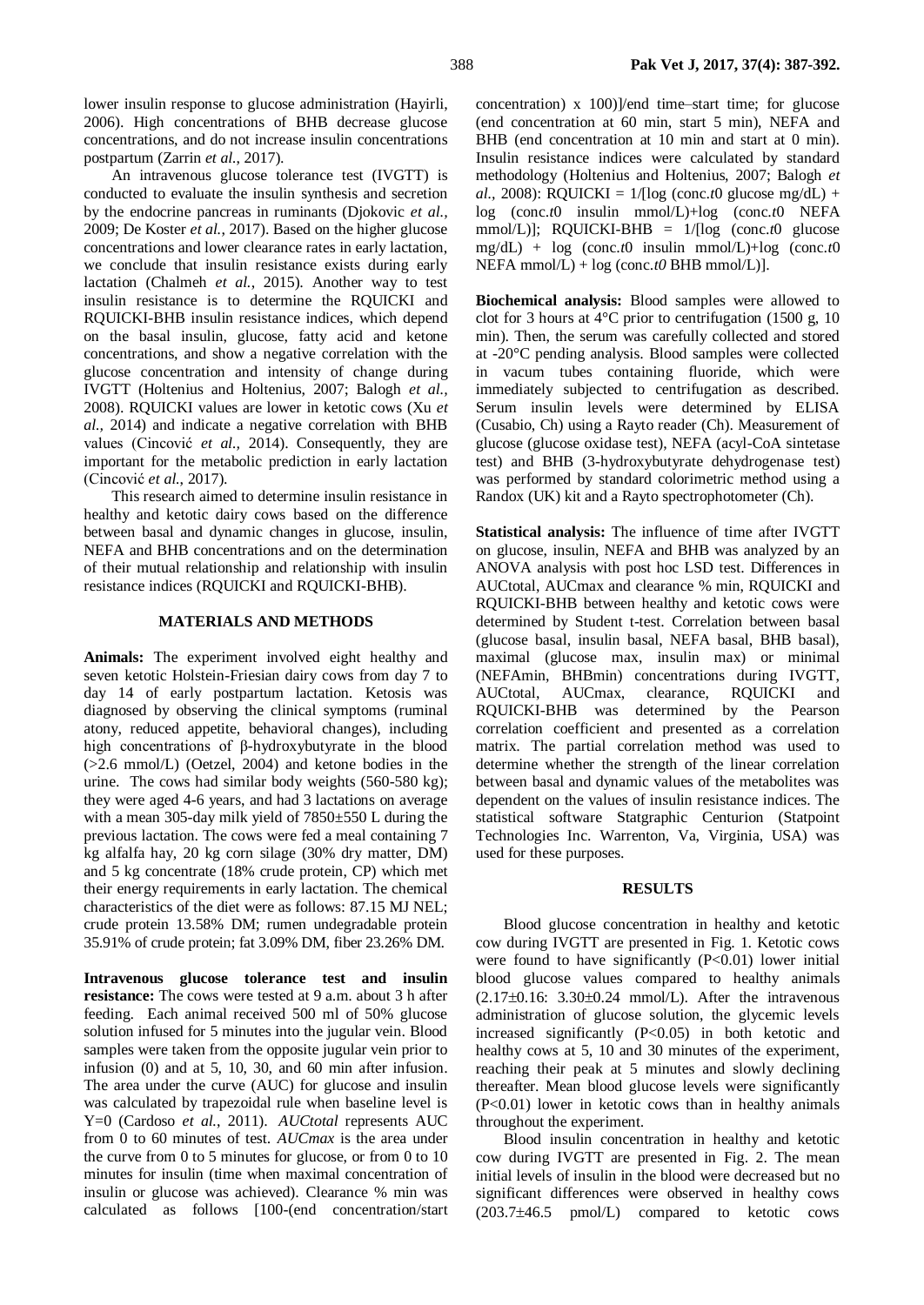(224.2±26.7 pmol/L). Insulin concentration increased significantly (P<0.05) 10 minutes after glucose intravenous infusion in both groups of cows. Specifically, blood insulin levels increased to 881.2±144.7 pmol/L at 10 minutes in healthy cows compared with  $370.0\pm92.4$ pmol/L in ketotic cows (P<0.01). Thereafter, blood insulin concentrations decreased in both groups of cows.

Blood BHB concentration in healthy and ketotic cow during IVGTT are presented in Fig. 3. Blood BHB levels were initially high in ketotic cows in comparison to healthy cows  $(2.57\pm0.45 \text{ vs } 0.51\pm0.12 \text{ mmol/L}; P<0.01)$ . Minimal concentrations of BHB at 10 min after glucose infusion were higher in ketotic cows than in healthy animals (P<0.01), with the difference still maintained in the same way.

Blood NEFA concentration in healthy and ketotic cow during IVGTT are presented in Fig. 4. Basal NEFA concentrations were higher in ketotic cows than in healthy animals (0.60±0.14 vs 0.50±0.09 mmol/L; P<0.05). Blood NEFA levels significantly dropped 10 minutes after intravenous glucose infusion  $(P<0.01)$ , with the difference between the groups which were managed similarly.

Parameters calculated from IVGTT curve (AUC and clerance) and indices of insulin sensitivity (RQUICKI and RQUICKI-BHB) are presented in Table 1. Ketotic cows showed lower AUC total and lower AUC max both for glucose and insulin in comparison with healthy cows (P<0.01). Also, ketotic cows had a lower clearance rate of glucose, NEFA and BHB compared to healthy cows (P<0.01). The difference in RQUICKI value was not observed between healthy and ketotic cows (P>0.05). However, RQUICKI-BHB value was significantly lower in ketotic cows (P<0.01).

Correlation coefficients between concentrations and AUCs obtained during IVGTT and indexes of insulin resistance in healthy and ketotic cows are presented in Table 2. Basal insulin concentration is negatively correlated (P<0.05) with BHB concentration. Basal glucose concentration is negatively correlated with NEFA (P>0.05) and BHB (P<0.01) values. No significant correlation (P>0.05) was determined between insulin and glucose basal concentrations. Basal insulin value is positively correlated (P<0.01) with maximum insulin values, AUCmax and AUCtotal for insulin during IVGTT. Basal glucose concentration shows a positive correlation (P<0.05) with glucose max and AUC max for glucose. NEFA, BHB and glucose clearance rates increased with increasing responses of insulin and glucose during IVGTT (P<0.01). Basal NEFA and BHB values are negatively correlated  $(P<0.05)$  with insulin and glucose responses during IVGTT. Interestingly, basal BHB and NEFA values are negatively correlated (P<0.01) with the clearance rate of these substances during IVGTT. The RQUICKI index shows a significant linear correlation (P<0.05) with basal insulin, glucose, NEFA and BHB concentrations, but not with any of dynamic changes during IVGTT. However, RQUICKI-BHB index value is negatively correlated (P<0.01) with NEFA and BHB values and their clearance rates, as well as with glucose clearance. Also, it is positively correlated  $(P<0.05)$  with basal insulin values, as well as with insulin and glucose responses during IVGTT.



Fig. I: Changes in blood glucose levels in healthy and ketotic cows after intravenous glucose administration.



Fig. 2: Changes in blood insulin levels in healthy and ketotic cows after intravenous glucose administration.



**Fig. 3:** Changes in blood BHB levels in healthy and ketotic cows after intravenous glucose administration.



**Fig. 4:** Changes in blood NEFA levels in healthy and ketotic cows after intravenous glucose administration.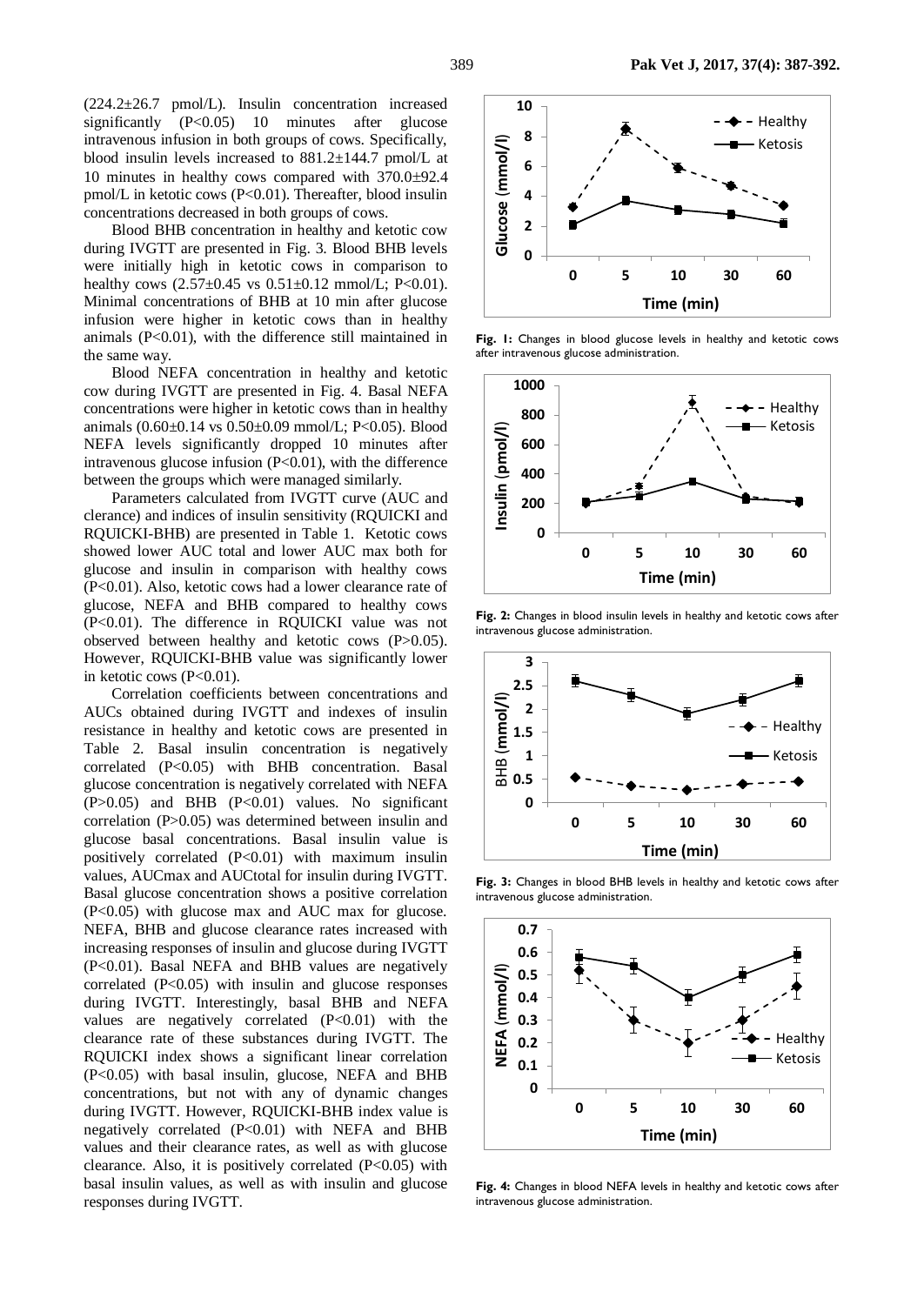**Table 1:** Parameters calculated from IVGTT curve and RQUICKI and RQUICKI-BHB indices of insulin sensitivity

|                           | Healthy cows         | Ketotic cows         | P      |
|---------------------------|----------------------|----------------------|--------|
| Insulin AUCtotal          | 22450.5±2150.3       | $15125.2 \pm 1649.1$ | < 0.01 |
| Insulin AUCmax            | $15732.1 \pm 1596.5$ | 8910.2±707.7         | < 0.01 |
| Glucose AUCtotal          | $293.8 \pm 33.5$     | $165.5 \pm 20.1$     | < 0.01 |
| Glucose AUCmax            | $65.9 \pm 7.83$      | $40.3 \pm 3.92$      | < 0.01 |
| Glucose clearance %/min   | $1.08 \pm 0.14$      | $0.71 \pm 0.11$      | < 0.01 |
| NEFA clearance %min       | $6.12 \pm 1.24$      | $3.42 \pm 0.93$      | < 0.01 |
| <b>BHB</b> clearance %min | $4.1 \pm 0.54$       | $2.3 \pm 0.21$       | < 0.01 |
| <b>ROUICKI</b>            | $0.34 \pm 0.021$     | $0.36 \pm 0.022$     | ns     |
| <b>ROUICKI-BHB</b>        | $0.38 + 0.035$       | $0.31 \pm 0.031$     | < 0.01 |
| $\cdot$ $\sim$            |                      |                      |        |

Legend: ns-non significant.

Results show that the correlation between basal values of the parameters at 0 minutes and the values measured or calculated during IVGTT is largely due to the value of RQUICKI-BHB at 0 minutes, since the exclusion of RQUICKI-BHB results in a statistically insignificant correlation between basal and dynamic values (Table 3).

#### **DISCUSSION**

Basically, the IVGTT evaluates the primary function of beta cells to synthesize and release insulin. The pattern of response of plasma glucose and insulin to IVGTT in the present study was similar to the pattern reported in other studies (Holtenius *et al.,* 2003; Hayirli, 2006; Djokovic *et al.,* 2007, 2009). Parameters from IVGTT showed good correlation with HEIC parameters (De Koster *et al.*, 2016), but Mann *et al.* (2016) suggest that correlation between insulin resistance indices and IVGTT parameters are generally poor.

Glucose disappearance after IVGTT is the result of glucose utilization by peripheral tissues, absorption from the intestine, glucose production in the liver and excretion through the kidney. Glucose utilization by the udder is significantly increased in early lactation (Holtenius *et al.,* 2003), and the degree of glucose utilization from the circulation is dependent on milk yield. Although hepatic gluconeogenesis is increased in lactating cows (Ingvartsen, 2006), high insulin concentrations during IVGTT decreases gluconeogenesis in liver cells

(Brockman and Laarveld, 1986). In this study, glucose clearance suggests that blood glucose utilization by peripheral tissues is higher in healthy cows than in ketotic ones. The increased rate of glucose disappearance from the plasma is induced by increased insulinemia.

In lactating dairy cows, insulin resistance occasionally means depression of pancreatic insulin secretion (Holtenius *et al.,* 2003)*.* The present experiment showed that healthy cows had larger insulin area under the curve, most likely resulting from increased insulin secretion. The significant increase in blood insulin levels relative to initial values in ketotic and healthy cows 5 and 10 minutes after IVGTT serves as confirmation of the ability of glucose to affect the production and release of insulin from endocrine pancreatic beta cells. Moreover, blood insulin levels in ketotic cows were significantly lower than in healthy animals, at 10, 30 and 60 minutes of the testing. Therefore, the low release of insulin in ketotic cows is likely due to the low pancreatic capacity for insulin secretion that develops during the days or weeks of malnutrition-induced hypoglycemia which is generally accompanied by ketosis. Prolonged malnutrition causes a reduction in the number and size of islets, potentially leading to a decrease in insulin secretion (Tse *et al.,*  1998). The results showed the preserved function (relative insufficiency) of endocrine pancreatic beta cells in ketotic cows. Similar results were reported elsewhere (Sakai *et al.,* 1993; 1996; Holtenius *et al.,* 2003; Djokovic *et al.,* 2007). Insulin and lipid metabolites showed an inverse relation (Bossaert *et al.,* 2008). Insulin has an antiketogenic effect by inhibiting lipolysis, stimulating lipogenesis, and by enhancing ketone body utilization in the peripheral tissue (Brockman and Laarveld, 1986). Moreover, insulin increases hepatic enzyme activity for re-esterification of NEFA into triacylglycerol (Emmison *et al.,* 1992), and it reduces the hepatic mitochondrial oxidation of NEFA by the insulin-induced decrease in carnitine palmitoyltransferase-1 (CPT-1) activity whereby the mitochondrial uptake of NEFA is diminished (Zammit, 1996).

**Table 2:** Correlation coefficients between concentrations and AUCs obtained during IVGTT and indexes of insulin resistance in healthy and ketotic cows

|                        | Insulin  | Insulin    |            |                    |                    |            | Insulin Glucose Glucose Glucose Glucose Glucose NEFA |                    |            | <b>NEFA</b>           | <b>NEFA</b>        | <b>BHB</b>          | BHB                 | BHB                   | <b>ROUICKIROUICKI-</b> |                    |
|------------------------|----------|------------|------------|--------------------|--------------------|------------|------------------------------------------------------|--------------------|------------|-----------------------|--------------------|---------------------|---------------------|-----------------------|------------------------|--------------------|
|                        | max      | <b>AUC</b> | <b>AUC</b> | basal              | max                | <b>AUC</b> | AUC                                                  | clearance          | basal      | min                   | clearance          | basal               | min                 | clearance             |                        | <b>BHB</b>         |
|                        |          | max        | total      |                    |                    | max        | total                                                |                    |            |                       | %                  |                     |                     | %                     |                        |                    |
| Insulin basal          | $0.69**$ | $0.58*$    | $0.63**$   | 0.43Ns             | $0.49$ ns          | $-0.39$ ns | 0.38 <sub>ns</sub>                                   | $-0.26$ ns         | $-0.42$ ns | $-0.32$ ns            | $-0.19ns$          | $-0.55*$            | $-0.27$ ns          | $0.3$ Ins             | $0.52*$                | $0.57*$            |
| Insulin max            |          | $0.64**$   | $0.58*$    | $0.59*$            | $0.63**$           | $0.71**$   | 0.34 <sub>ns</sub>                                   | $0.72**$           | $-0.57*$   | $-0.63**$             | $0.68**$           | $-0.76**$ $-0.69**$ |                     | $0.62**$              | 0.35 <sub>ns</sub>     | $0.52*$            |
| Insulin AUC max        |          |            | $0.71*$    | $0.52*$            | $0.54*$            | $0.61**$   | $0.52*$                                              | $0.63**$           | $-0.59*$   | $-0.59*$              | $0.65**$           |                     | $-0.65**$ $-0.72**$ | $0.59*$               | 0.28 <sub>na</sub>     | $0.62**$           |
| Insulin AUC total      |          |            |            | 0.56 <sub>ns</sub> | 0.42 <sub>ns</sub> | $0.53*$    | 0.46 <sub>ns</sub>                                   | $0.71**$           | $-0.52*$   | $-0.32$ ns            | $0.52*$            |                     | $-0.72**$ $-0.63**$ | $0.43$ ns             | 0.33ns                 | 0.43ns             |
| Glucose basal          |          |            |            |                    | $0.51*$            | $0.63**$   | 0.49ns                                               | 0.32 <sub>ns</sub> | -0.61**    | $-0.33$ <sup>ns</sup> | 0.36 <sup>ns</sup> | $-0.62**$           | 0.32 <sub>ns</sub>  | 0.28 <sub>ns</sub>    | $0.59*$                | $-0.38ns$          |
| Glucose max            |          |            |            |                    |                    | $0.71**$   | $0.59*$                                              | $0.62**$           | $-0.63**$  | $-0.7**$              | $0.52*$            | $-0.67**$           | $-0.59*$            | $0.62**$              | 0.42ns                 | $0.59*$            |
| Glucose AUC max        |          |            |            |                    |                    |            | $0.64**$                                             | 0.32 <sub>ns</sub> |            | $-0.56* -0.62**$      | $0.6**$            | $-0.52**$           | $-0.53*$            | $0.57*$               | 0.26 <sub>ns</sub>     | $0.67**$           |
| Glucose AUC            |          |            |            |                    |                    |            |                                                      | 0.26 <sub>ns</sub> |            | $-0.33$ ns $-0.26$ ns | 0.36 <sub>ns</sub> | $-0.54*$            | $-0.59*$            | $-0.26$ <sup>ns</sup> | 0.43ns                 | 0.44 <sub>ns</sub> |
| total                  |          |            |            |                    |                    |            |                                                      |                    |            |                       |                    |                     |                     |                       |                        |                    |
| Glucose clearance      |          |            |            |                    |                    |            |                                                      |                    | $-0.66**$  | 0.44 <sub>ns</sub>    | $0.68**$           | $0.52*$             | 0.37 <sub>ns</sub>  | $0.69**$              | 0.47ns                 | $-0.72**$          |
| <b>NEFA</b> basal      |          |            |            |                    |                    |            |                                                      |                    |            | 0.33ns                | $-0.53*$           | $0.51*$             | 0.26 <sub>ns</sub>  | $-0.63**$             | $-0.65**$              | 0.48 <sub>ns</sub> |
| NEFA min               |          |            |            |                    |                    |            |                                                      |                    |            |                       | 0.22ns             | $0.51**$            | 0.35 <sub>ns</sub>  | 0.19ns                | 0.29 <sub>ns</sub>     | $-0.59*$           |
| NEFA clearance %       |          |            |            |                    |                    |            |                                                      |                    |            |                       |                    | $-0.54*$            | 0.22 <sub>ns</sub>  | $0.76**$              | 0.3 <sub>ns</sub>      | $-0.67**$          |
| <b>BHB</b> basal       |          |            |            |                    |                    |            |                                                      |                    |            |                       |                    |                     | $0.54*$             | $-0.64**$             | $-0.64**$              | $-0.71**$          |
| <b>BHB</b> min         |          |            |            |                    |                    |            |                                                      |                    |            |                       |                    |                     |                     | 0.29 <sub>ns</sub>    | 0.39ns                 | $-0.69**$          |
| <b>BHB</b> clearance % |          |            |            |                    |                    |            |                                                      |                    |            |                       |                    |                     |                     |                       | $-0.29ns$              | $-0.73**$          |
| <b>ROUICKI</b>         |          |            |            |                    |                    |            |                                                      |                    |            |                       |                    |                     |                     |                       |                        | $-0.44$ ns         |

Legend: Significant correlations are marked with asterisks \*(P<0.05) and \*\*(P<0.01); <sup>ns</sup>-non significant, max/min- maximal/minimal concentration during IVGTT, AUC total -area under curve from start to end of IVGTT, AUCmax-area under curve from start to time when maximal concentration is achieved, clearance % - change of concentration % min, RQUICKI/RQUICKI-BHB - Revised Quantitative Insulin Sensitivity Check Index / including BHB.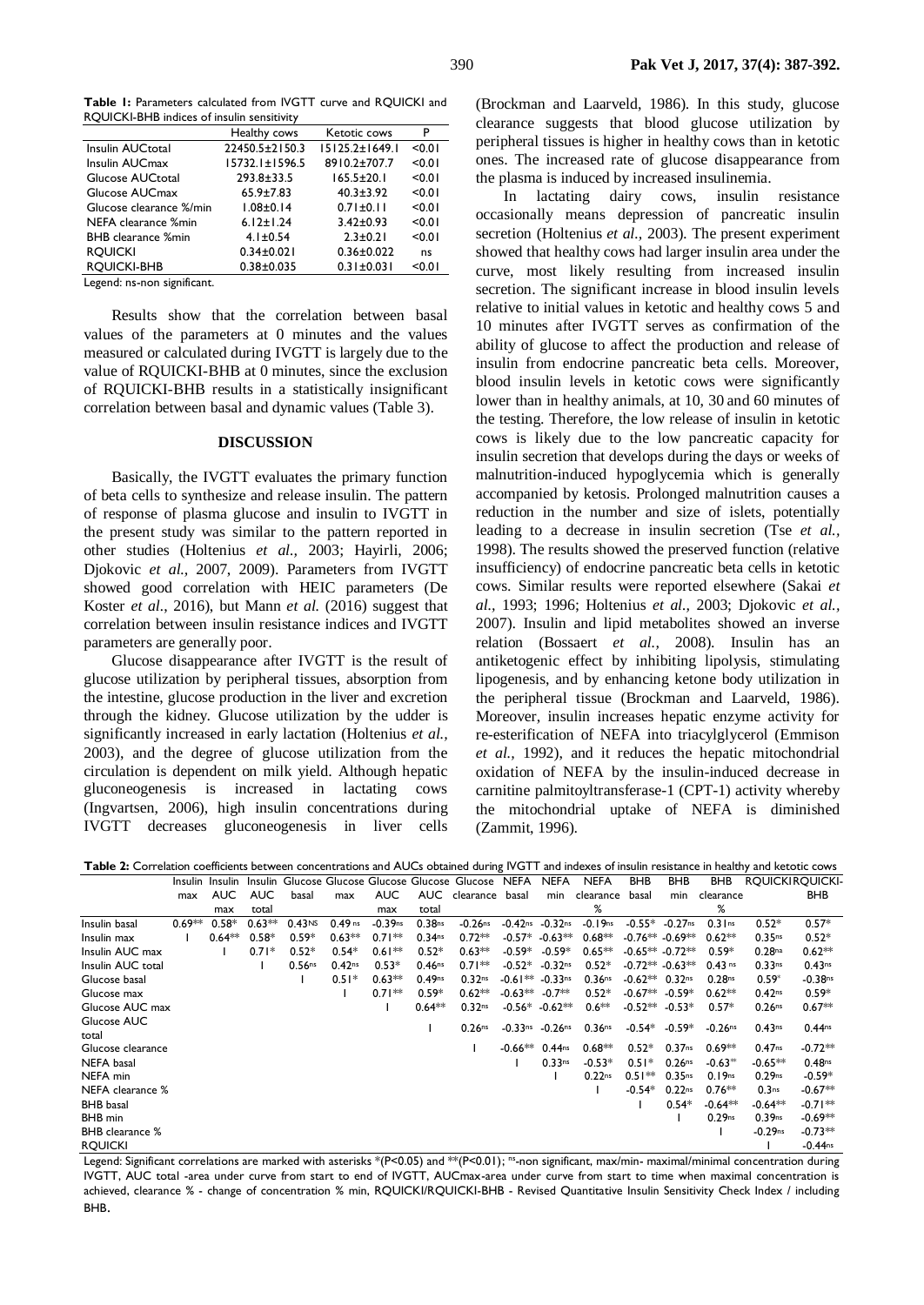**Table 3:** Partial correlation of basal glucose, insulin, NEFA and BHB with dynamic change during IVGTT after exclusion of RQUICKI-BHB index

|                  |                    | Insulin          | Glucose           | NEFA             | <b>BHB</b>        |  |
|------------------|--------------------|------------------|-------------------|------------------|-------------------|--|
|                  |                    | basal            | basal             | basal            | basal             |  |
| Insulin          | No control         | 0.69             | 0.59              | $-0.57$          | $-0.76$           |  |
| max              | <b>ROUICKI-BHB</b> | 0.56             | 0.37 <sup>4</sup> | $-0.42^{\Delta}$ | $-0.65$           |  |
| Insulin          | No control         | 0.58             | 0.52              | $-0.59$          | $-0.65$           |  |
| AUC max          | <b>ROUICKI-BHB</b> | $0.35^{\Delta}$  | 0.39 <sup>4</sup> | $-0.42^{\Delta}$ | $-0.38^{\Delta}$  |  |
| Insulin          | No control         | 0.63             |                   | $-0.52$          | $-0.72$           |  |
| <b>AUC</b> total | <b>ROUICKI-BHB</b> | $0.45^{\Delta}$  |                   | $-0.394$         | $-0.65$           |  |
| Glucose          | No control         |                  | 0.51              | $-0.63$          | $-0.67$           |  |
| max              | <b>ROUICKI-BHB</b> |                  | $0.38^{4}$        | -0.49 $^{\circ}$ | $-0.44^{\Delta}$  |  |
| Glucose          | No control         |                  | 0.63              | $-0.56$          | $-0.52$           |  |
| AUC max          | <b>ROUICKI-BHB</b> |                  | 0.54              | $-0.364$         | $0.09^{\Delta}$   |  |
| Glucose          | No control         |                  |                   |                  | $-0.54$           |  |
| <b>AUC</b> total | <b>ROUICKI-BHB</b> |                  |                   |                  | $-0.364$          |  |
| Glucose          | No control         |                  |                   | $-0.66$          | 0.52              |  |
| clearance        | <b>ROUICKI-BHB</b> |                  |                   | $-0.51$          | $0.02^{\Delta}$   |  |
| <b>NEFA</b>      | No control         |                  | $-0.61$           |                  |                   |  |
| basal            | <b>ROUICKI-BHB</b> |                  | $-0.55$           |                  |                   |  |
| <b>NEFA</b>      | No control         |                  |                   |                  | 0.51              |  |
| min              | <b>ROUICKI-BHB</b> |                  |                   |                  | 0.16 <sup>4</sup> |  |
| <b>NEFA</b>      | No control         |                  |                   | $-0.53$          | $-0.54$           |  |
| clearance %      | <b>ROUICKI-BHB</b> |                  |                   | $-0.32^{\Delta}$ | $-0.12^{\Delta}$  |  |
| <b>BHB</b>       | No control         | $-0.55$          | $-0.62$           | 0.51             |                   |  |
| basal            | <b>ROUICKI-BHB</b> | $-0.25^{\Delta}$ | $-0.54$           | $0.27^{\Delta}$  |                   |  |
| <b>BHB</b>       | No control         |                  |                   |                  | 0.54              |  |
| min              | <b>ROUICKI-BHB</b> |                  |                   |                  | $0.09^{\Delta}$   |  |
| <b>BHB</b>       | No control         |                  |                   | $-0.63$          | $-0.64$           |  |
| clearance %      | <b>RQUICKI-BHB</b> |                  |                   | $-0.464$         | $-0.25^{\Delta}$  |  |

 $^{\Delta}$  - absence of linear correlation after exclusion of RQUICKI-BHB control.

NEFA and BHB generally compromise insulin and glucose response. NEFA not only induces a defect in several pathways of insulin action, but it can also lead to impaired pancreatic insulin production. Bossaert *et al.*  (2008) reported that plasma NEFA was negatively correlated with insulin AUC and peak levels, without affecting glucose parameters in postpartal cows. Pires *et al.,* (2007b) found that elevated triglyceride, and more specifically, NEFA levels intensify insulin resistance that could be decreased by the administration of nicotinic acid. Akbari *et al.* (2015) found that experimental hyperlipidemia with high NEFA concentration induced insulin resistance in sheep. A marked decrease in the insulin secretory capacity of beta cells and a decline in insulin responsiveness in ketotic cows were reported in several studies (Sakai *et al.,* 1993, 1996; Djoković *et al.,* 2007, 2009)*,* which is in agreement with our results. Hayirli (2006) reported that elevated NEFA concentrations inhibit the insulin-stimulated glucose utilization by tissues, decrease the number of GLUT 4, and disturb intracellular insulin signaling pathways in the liver and peripheral tissues.

Insulin resistance is a generic term that can be assessed by insulin responsiveness (insulin response to glucose), insulin sensitivity (tissue responsiveness to insulin), or both (Sano *et al.,* 1991; Hayirli, 2006; Balogh *et al.,* 2008). In ketosis, insulin resistance can be evaluated by both processes. This is supported by the fact that ketosis therapy is more efficient after glucose and insulin administration than after glucose administration only (Sakai *et al*., 1993).

**Conclusions:** Depression in basal glucose concentration, insulin and glucose release and glucose clearance, higher lipid mobilization and ketogenesis are signs of insulin

resistance in ruminants caused by malnutrition, which is accompanied by ketosis. The insulin resistance in ketotic cows involves a reduced insulin response to glucose and an increased insulin resistance in tissues, and their correlation is the result RQUICKI-BHB values.

**Acknowledgments:** This study was financially supported by the Ministry of Education and Science, Republic of Serbia, Projects TR31001 and TR31062.

**Authors contribution:** RDJ and VD carried out biochemistry laboratory analysis, participated in the design and drafted the manuscript. MRC conceived of the study, participated in its design and coordination, helped to draft the manuscript and performed statistical analysis. BB and NF participated in design of study and helped to draft the manuscript. BJ and ML carried out the immunoassays. All authors read and approved the final manuscript.

#### **REFERENCES**

- Akbari H, Dalir Naghadeh B, Asri-Rezaei S, *et al*., 2015. Experimental hyperlipidemia induces insulin resistance in sheep. Domest Anim Endocrinol 53:95-102.
- Asif AR, Qadri S, Fu Y, *et al*., 2016. Single nucleotide polymorphisms in DRB1, IGF1 and ILS associated with fecal egg count confers resistance against *Haemonchus contortus* infection in goats. [Pak J](javascript:;)  [Agric Sci](javascript:;) 53:963-70.
- Balogh O, Szepes O, Kovacs K, *et al.,* 2008. Interrelationships of growth hormone Alu I polymorphism, insulin resistance, milk production and reproductive performance in Holstein-Friesian cows. Vet Med 53:604-16.
- Bossaert P, Leroy MR, De Vliegher S, *et al*., 2008. Interrelations between glucose-induced insulin response, metabolic indicators, and time of first ovulation in high-yielding dairy cows. J Dairy Sci 91:3363-71.
- Brockman RP and Laarveld B, 1986. Hormonal-regulation of metabolism in ruminants-A review. Livest Prod Sci 14:313-34.
- Cardoso FC, Sears W, Le Blanc SJ, *et al*., 2011. Technical note: comparison of 3 methods for analyzing areas under the curve for glucose and nonesterified fatty acids concentrations following epinephrine challenge in dairy cows. J Dairy Sci 94:6111-15.
- Chalmeh A, Pourjafar M, Nazifi S, *et al*, 2015. Insulin resistance in different physiological states of high producing holstein dairy cows. Acta Sci Vet 43:1255.
- Cincović MR, Belić B, Đoković R, *et al*., 2014. Insulin resistance in cow during dry period and early lactation. Contemp Agric 63:98-105.
- Cincović M, Kirovski D, Vujanac I, *et al*., 2017. Relationship between the indexes of insulin resistance and metabolic status in dairy cows during early lactation. Acta Vet (Belgrade) 67:57-70.
- De Koster JD and Opsomer G, 2013. Insulin resistance in dairy cows. [Vet Clin North Am Food Anim Pract](http://www.ncbi.nlm.nih.gov/pubmed/23809893) 29:299-322.
- De Koster J, Hostens M, Hermans K, *et al*., 2016. Validation of different measures of insulin sensitivity of glucose metabolism in dairy cows using the hyperinsulinemic euglycemic clamp test as the gold standard. Domes Anim Endocrinol 57:117-26.
- De Koster J, Van Eetvelde M, Hermans K, *et al*., 2017. Short communication: Limitations of glucose tolerance tests in the assessment of peripheral tissue insulin sensitivity during pregnancy and lactation in dairy heifers. J Dairy Sci 100: 2381-87.
- Djokovic R, Šamanc H, Nikolic Z, *et al*., 2007. Changes in blood values of glucose, insulin and inorganic phosphorus in healthy and ketotic dairy cows after intravenous infusion of propionate solution. Acta Vet Brno 76:525-32.
- Djoković R, Šamanc H, Ilić Z, *et al*., 2009. Changes in blood values of glucose, insulin and inorganic phosphorus in healthy and ketotic dairy cows after intravenous infusion of glucose solution. Acta Vet Brno 78:449-53.
- Emmison NV, Zammit A and Agius L, 1992. Triacylglycerol accumulation and secretion in hepatocyte cultures. Effects of insulin, albumin and Triton WR 1339. Biochem J 285:655-60.